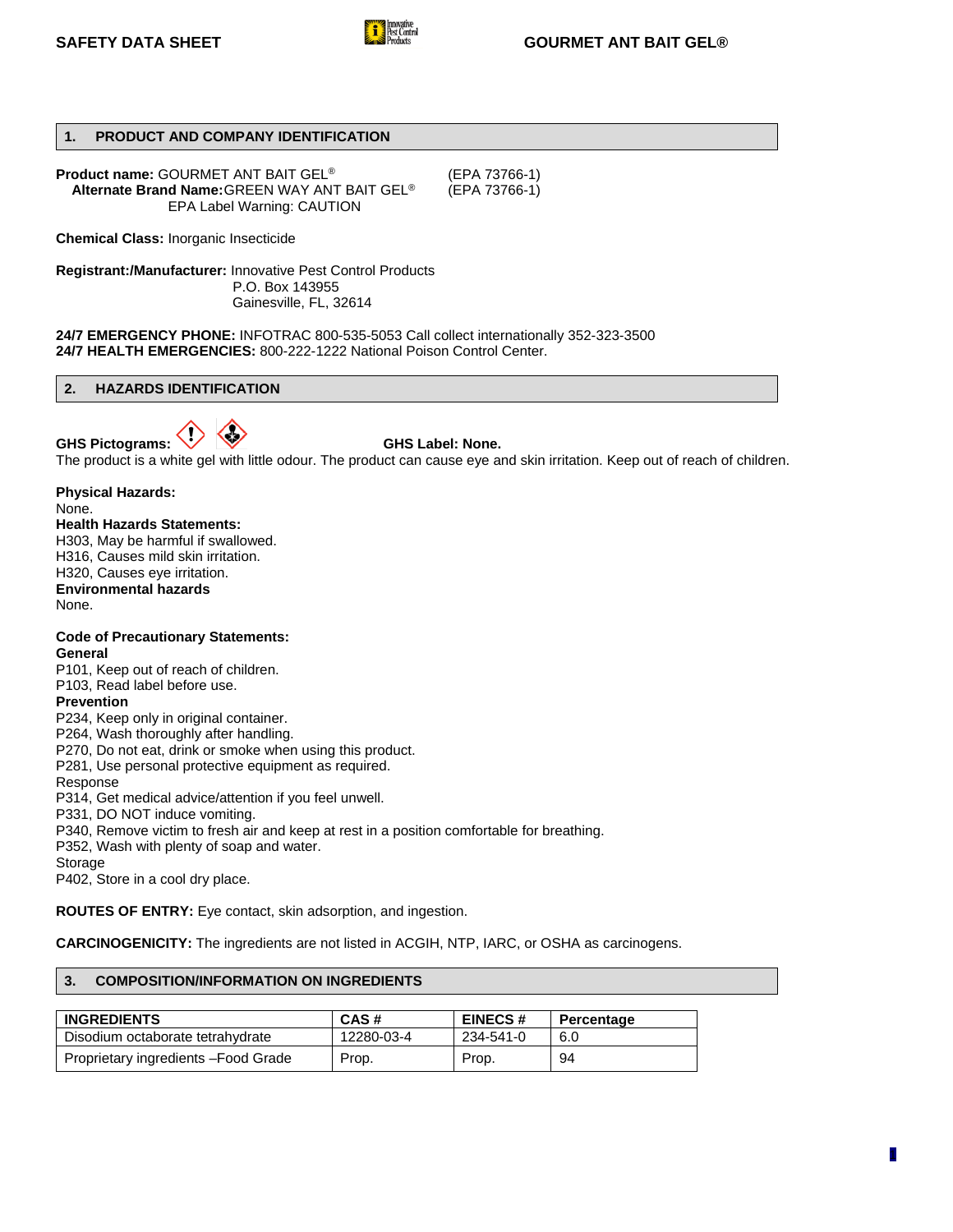

# **SAFETY DATA SHEET GOURMET ANT BAIT GEL®**

# **4. FIRST AID MEASURES**

**IF SWALLOWED:** Have person sip a glass of water if able to swallow. Do not induce vomiting unless told to do so by a poison control centre or doctor. Do not give anything by mouth to an unconscious person.

**IF ON SKIN/CLOTHING:** Rinse skin immediately with plenty of water for 15-20 minutes.

**IF IN EYES:** Hold eye open and rinse slowly and gently with water for 15-20 minutes. Remove contact lenses, if present, after the first 5 minutes, then continue rinsing eye. Seek medical advice if eyes still feel irritated.

**IF INHALED:** Not a problem. Move person to fresh air. If person is not breathing, call 9-1-1 or an ambulance.

Take the container label or product name and EPA Product Registration Number with you when seeking medical attention.

**TOXICOLOGICAL INFORMATION:** Treat symptomatically.

# **5. FIRE FIGHTING MEASURES**

### **FLASH POINT AND METHOD:** Not combustible **FLAMMABLE LIMITS:** NA.

**EXTINGUISHING MEDIA:** Use normal fire protection for surrounding fire.

**FIRE FIGHTING PROCEDURES:** Fire fighters wear protective clothing and self-contained breathing apparatus. If water is used to fight fire, control and collect runoff from entering water supplies or the environment.

# **6. ACCIDENTAL RELEASE MEASURES**

**ACTION TO TAKE FOR SPILLS/LEAKS:** Keep unauthorized personnel away. Wear personal protective equipment as required. Absorb spilled material with a suitable absorbent. Wash hard surfaces with detergent and water, then absorb with suitable absorbent. Collect the spilled material, any contaminated soil, water and absorbent and place in a waste container for proper disposal. Notify applicable government authority if release is reportable or could adversely affect the environment. Dispose of in accordance with label instructions.

# **7. HANDLING AND STORAGE**

**PRECAUTIONS IN HANDLING:** Avoid contact with eyes and skin. Wash thoroughly after use. If clothing becomes contaminated, wash thoroughly before re-use.

**PRECAUTIONS TO BE TAKEN IN STORAGE:** Store at room temperature.

#### **8. EXPOSURE CONTROLS/PERSONAL PROTECTION**

**EYE PROTECTION:** Suggest wearing eye protection. **SKIN PROTECTION:** Not normally required. **HAND PROTECTION:** Not normally required. **RESPIRATORY PROTECTION:** Not normally required. **ENGINEERING CONTROLS:** Normal room conditions.

# **9. PHYSICAL AND CHEMICAL PROPERTIES**

**APPEARANCE:** Colourless to a slight white**. ODOUR:** Sweet. **DENSITY:** 1.34 g/mL at 68 °F (20°C). **pH:** 7.4. **SOLUBILITY (Water):** Soluble

# **10. STABILITY AND REACTIVITY**

**STABILITY:** Stable under normal conditions. **INCOMPATIBILITY WITH OTHER SUBSTANCES:** Strong oxidizers.

**CONDITIONS TO AVOID:** Prolong storage at temperatures above 100 °F (40 °C). **HAZARDOUS POLYMERIZATION:** Will not occur. **HAZARDOUS DECOMPOSITION PRODUCTS:** None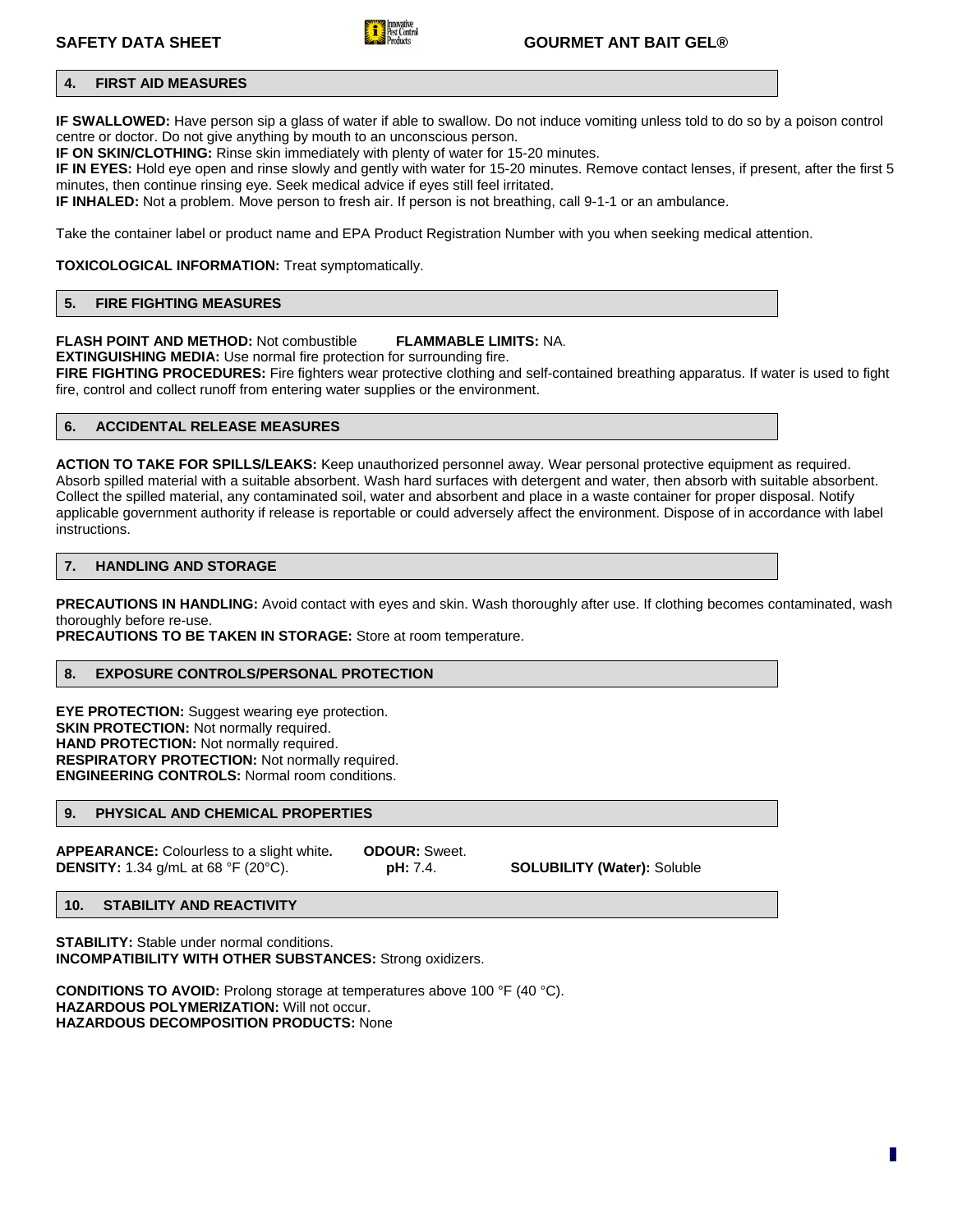

# **SAFETY DATA SHEET GOURMET ANT BAIT GEL®**

# **11. TOXICOLOGICAL INFORMATION**

**The product is slightly toxic.**

**INGESTION:** May cause gastrointestinal tract irritation and irritation to the throat. **SKIN CONTACT:** Minimally irritating **INHALATION:** Mists and vapours may cause irritation to the respiratory tract. **EYE CONTACT:** Slightly irritating. **CHRONIC EFFECTS:** None known. **CARCINOGENICITY:** The ingredients in this product are not classified as carcinogenic by the ACGIH, IARC, OSHA and the NTP.

### **12. ECOLOGICAL INFORMATION**

**ENVIRONMENTAL EFFECTS:** No known effects **ECOTOXICOLOGICAL INFORMATION:** Not determined. **PERSISTENCE AND DEGRADATION:** Not known.

# **13. DISPOSAL CONIDERATIONS**

**END USERS MUST DISPOSE OF ANY UNUSED PRODUCT AS PER THE LABEL RECOMMENDATIONS. PRODUCT DISPOSAL:** No special disposal treatment is required. Refer to state or municipal regulations for applicable site-specific requirements. **CONTAINER DISPOSAL:** Dispose of product containers, waste containers and residues according to label instructions and State

requirements.

# **14. TRANSPORT INFORMATION**

**US DOT SHIPPING NAME**: Not regulated. **IATA SHIPPING NAME**: Not regulated. **IMO SHIPPING NAME:** Not regulated.

# **15. REGULATORY INFORMATION**

**OSHA STATUS:** This product is not hazardous under the OSHA criteria. **TSCA STATUS:** Not listed. **CERCLA REPORTABLE QUANTITY:** Not regulated under CERCLA. **CALIFORNIA PROPOSITION 65:** Ingredients are not listed. **SARA HAZARD NOTIFICATION/REPORTING** IMMEDIATE Y FIRE N SUDDEN RELEASE OF PRESSURE N DELAYED N REACTIVE N **SARA TITLE III:** None. **SECTION 302 EXTREMELY HAZARDOUS:** None. **SECTION 311/312 HAZARD CATEGORIES**: None. **SECTION 313 TOXIC CHEMICALS:** None. **RCRA STATUS**: Not regulated under RCRA **RIGHT TO KNOW:** Product are listed in FL, MA,NJ and PA.

**WHMIS:** None required.